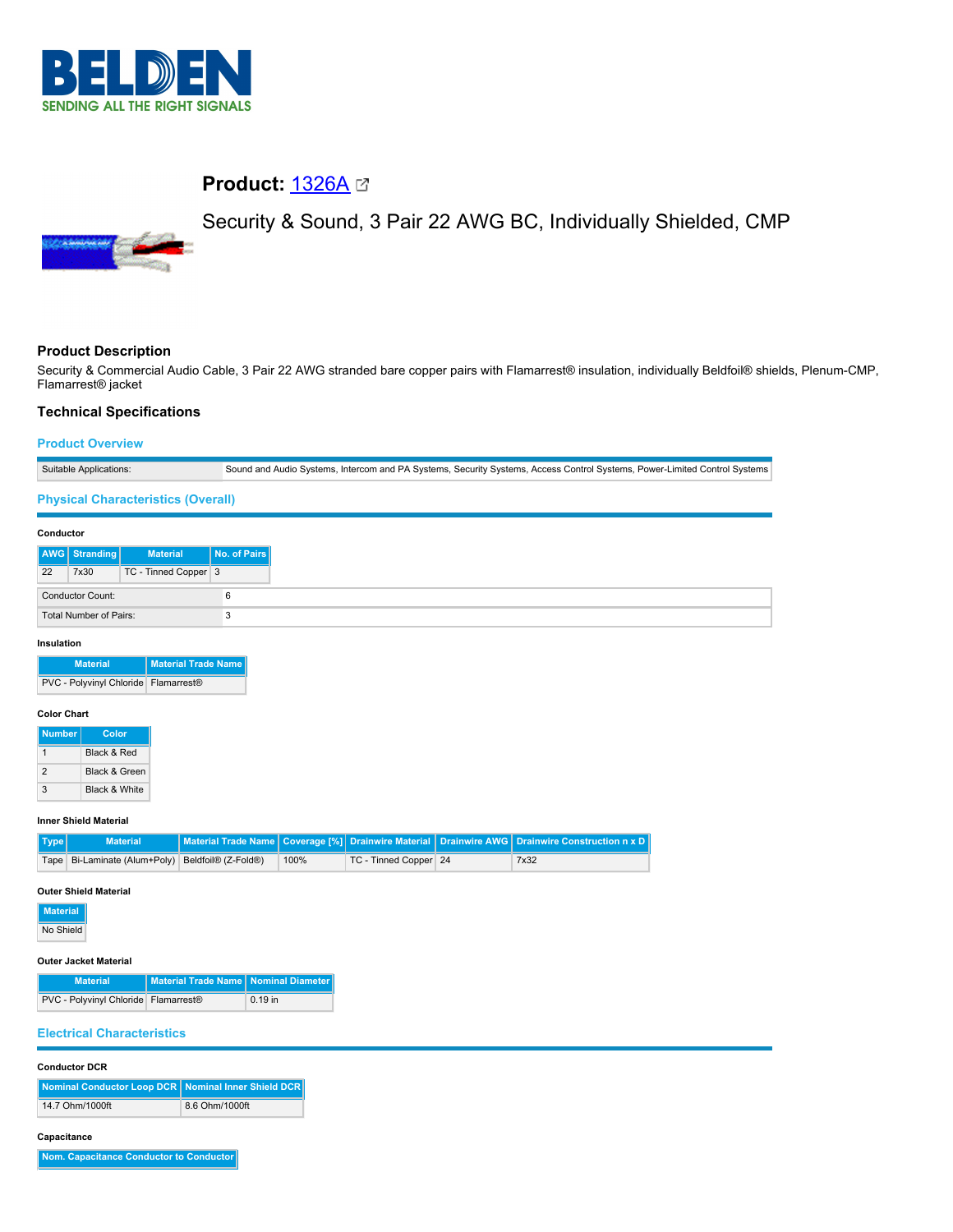34 pF/ft

#### **Current**

| Max. Recommended Current [A]   |
|--------------------------------|
| 2.8 Amps per Conductor at 25°C |

#### **Voltage**

**UL Voltage Rating** 300 V RMS

# **Temperature Range**

| Operating Temp Range:             | $0^{\circ}$ C To +75 $^{\circ}$ C |
|-----------------------------------|-----------------------------------|
| <b>Mechanical Characteristics</b> |                                   |

| Bulk Cable Weight:          | 26 lbs/1000ft |
|-----------------------------|---------------|
| Max. Pull Tension:          | 60 lbs        |
| Min Bend Radius/Minor Axis: | $1.9$ in      |

# **Standards**

| NEC/(UL) Compliance:  | CMP        |
|-----------------------|------------|
| CEC/C(UL) Compliance: | <b>CMP</b> |
| <b>CPR Euroclass:</b> | Eca        |

# **Applicable Environmental and Other Programs**

| <b>Environmental Space:</b>                      | Indoor - Plenum               |
|--------------------------------------------------|-------------------------------|
| EU Directive 2000/53/EC (ELV):                   | Yes                           |
| EU Directive 2003/96/EC (BFR):                   | Yes                           |
| EU Directive 2011/65/EU (ROHS II):               | Yes                           |
| EU Directive 2012/19/EU (WEEE):                  | Yes                           |
| EU Directive 2015/863/EU:                        | Yes                           |
| EU Directive Compliance:                         | EU Directive 2003/11/EC (BFR) |
| EU CE Mark:                                      | Yes                           |
| EU RoHS Compliance Date (yyyy-mm-dd): 2006-06-01 |                               |
| MII Order #39 (China RoHS):                      | Yes                           |

# **Suitability**

| <b><i><u>PARK</u></i></b><br>Suitability<br>· Indoor:<br>-------<br>. . <u>. .</u> | Yes |
|------------------------------------------------------------------------------------|-----|
|                                                                                    |     |

# **Flammability, LS0H, Toxicity Testing**

| C(UL) Flammability: | FT6                  |
|---------------------|----------------------|
| UL Flammability:    | UL910 Steiner Tunnel |
| IEC Flammability:   | IEC 60332-1-2        |
| UL voltage rating:  | 300 V RMS            |

#### **Plenum/Non-Plenum**

| Plenum (Y/N): | Yes |
|---------------|-----|
|               |     |

# **Part Number**

Non-Plenum Number: 8777

## **Variants**

| Item#          | Color       | <b>Putup Type</b> | <b>Lenath</b> |            | <b>UPC</b>             |  |  |
|----------------|-------------|-------------------|---------------|------------|------------------------|--|--|
| 1326A D15500   | <b>Blue</b> | Reel              |               | 500 ft     | 612825111979           |  |  |
| 1326A D151000  | Blue        | Reel              |               | $1.000$ ft | 612825111962           |  |  |
| 1326A 009500   | White       | Reel              |               | 500 ft     | 612825111993           |  |  |
| 1326A 0091000  | White       | Reel              |               | $1.000$ ft | 612825111986           |  |  |
| 1326A 009Z1000 | White       | ReelTuff Box      |               | $1.000$ ft | 612825426615           |  |  |
| Footnote:      |             |                   |               |            | C - CRATE REEL PUT-UP. |  |  |

**History**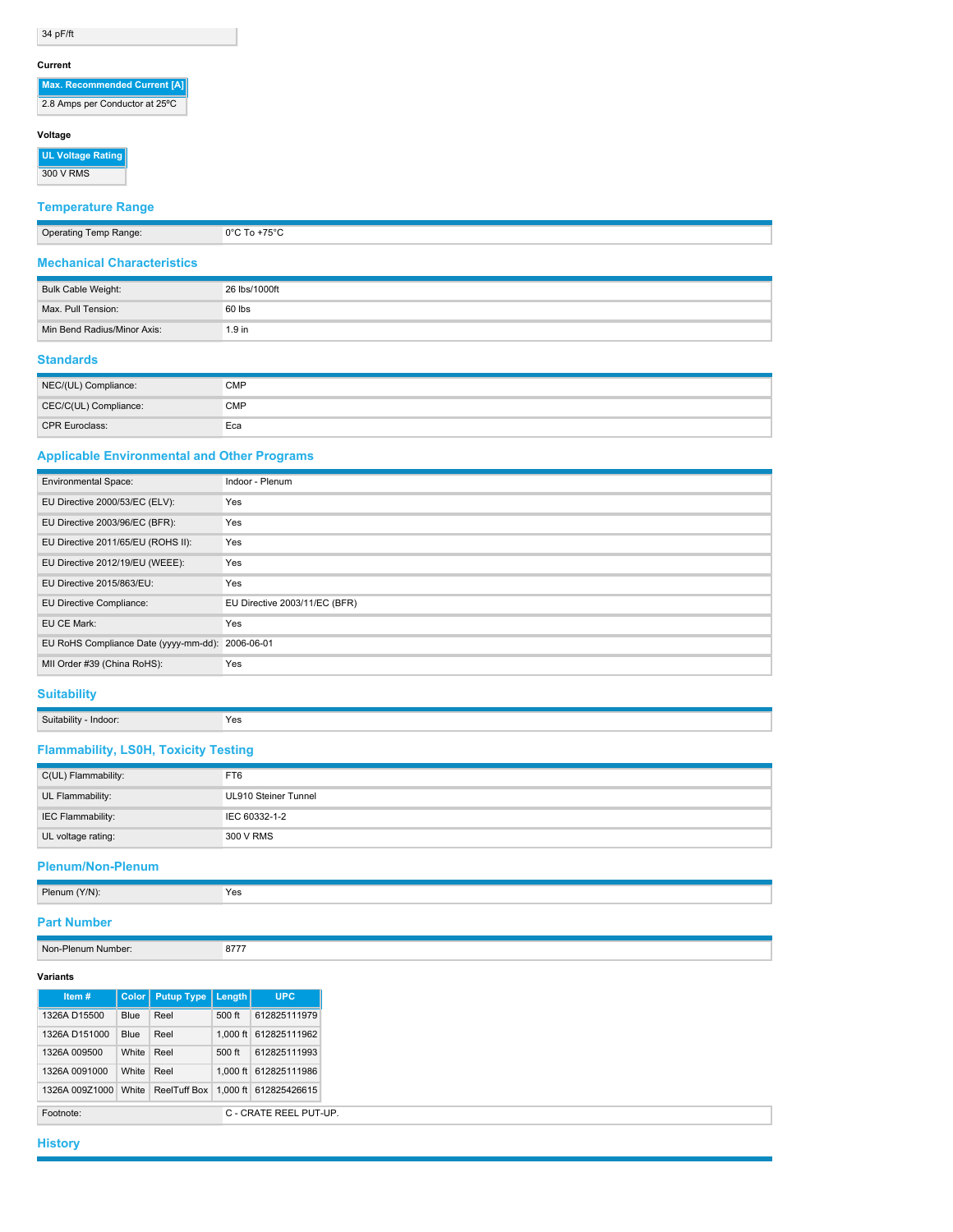© 2020 Belden, Inc

All Rights Reserved.

Although Belden makes every reasonable effort to ensure their accuracy at the time of this publication, information and specifications described here in are subject to error or omission and to change without<br>notice, and th

Belden provides the information and specifications herein on an "ASIS" basis, with no representations or warranties, whether express, statutory or implied. In no event will Belden be liable for any damages<br>(including conse

All sales of Belden products are subject to Belden's standard terms and conditions of sale.

Belden believes this product to be in compliance with all applicable environmental programs as listed in the data sheet. The information provided is correct to the best of Belden's knowledge, information and belief<br>at the